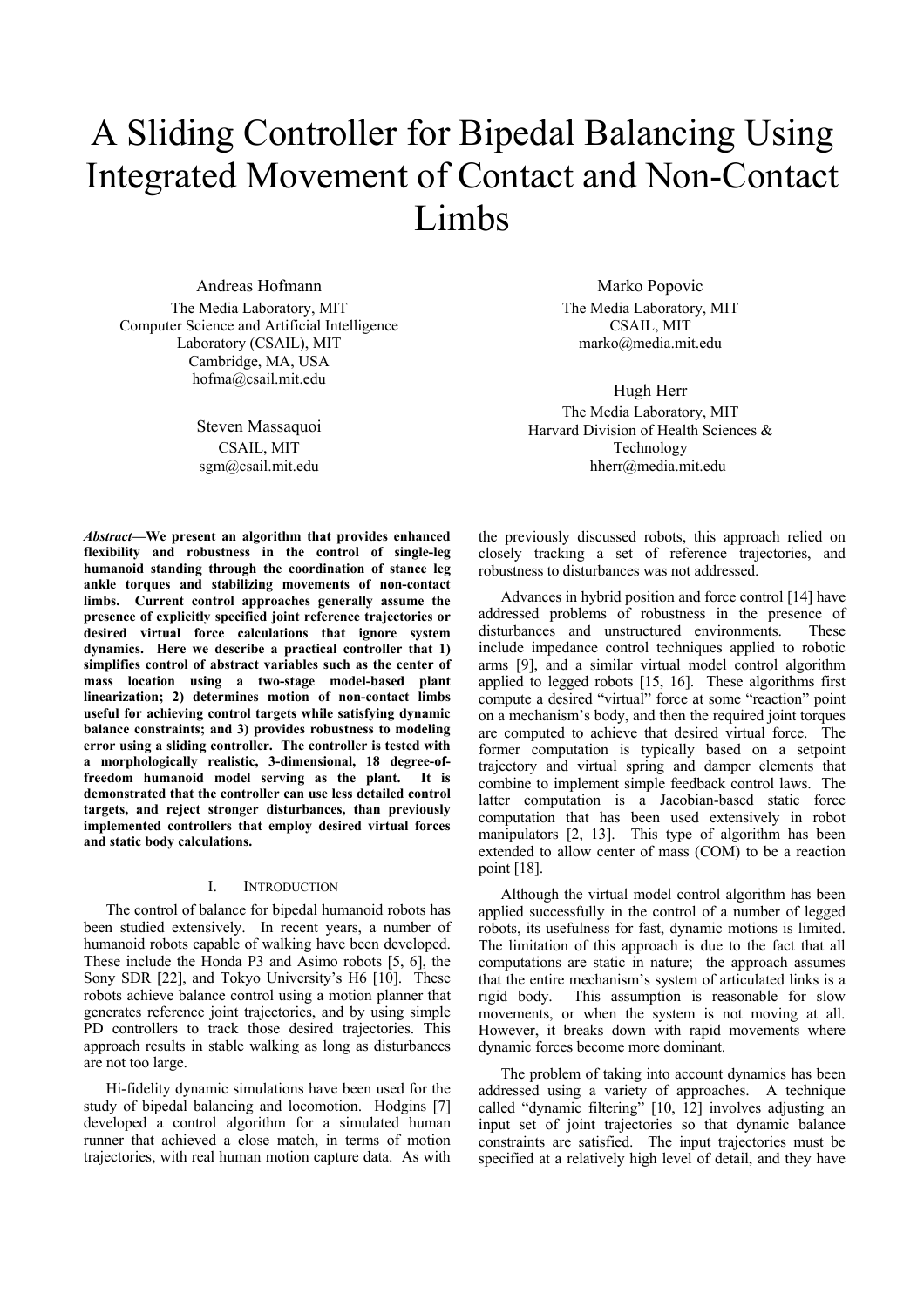to be close to a correct solution. Slotine [17] developed a sliding controller with feedback linearization for controlling robotic manipulators. For legged systems, Kondak [11] implemented a balance controller for simple bipedal mechanisms using feedback linearization. However, due to the simplicity of the model, the issue of non-contact limb movement was not addressed. In addition, control was in terms of joint state space rather than more abstract outputs of interest, thus making it difficult to prioritize multiple goals. Finally, model error was not taken into account.

In this investigation, we describe a novel control architecture for legged systems where the acceleration of non-contact limbs is employed as a key stabilization strategy. We test the controller on a morphologically realistic humanoid model for the specific movement task of balancing on one leg. The controller incorporates feedback linearization, and quadratic programming-based optimal control, within a sliding control framework. The feedback linearization component decouples and linearizes the dynamics of the plant in terms of the reaction points to be controlled. The optimal controller observes constraints such as joint ranges, maximum joint torques, and the restriction that the foot rotation index (FRI) [4] be within the support polygon. The sliding control framework ensures robustness, allowing for modeling inaccuracies.

We test the humanoid controller using a variety of disturbed initial states, including both forward and lateral COM displacements, and we compare the performance of the controller to a previously developed control approach that does not take dynamics into account [16]. Finally, we study the resulting model behaviors by analyzing the dynamics of the system.

#### II. CONTROLLER ARCHITECTURE

Simulation experiments were performed using a morphologically realistic humanoid model described in the next section. Subsequent sections provide details of the humanoid control system.

## *A. 3D Biped Model*

A model that captures the essential morphological features of the human lower body relevant for standing, balancing, and walking was developed [8]. The model is three-dimensional with 12 internal (controlled) and 6 external (un-controlled) degrees of freedom. The 12 internal degrees of freedom correspond to joints that can exert torques. The 6 external degrees of freedom correspond to the position and orientation of the trunk of the body. Each leg is modeled with a ball-and socket hip joint, a pin knee joint, and a saddle-type ankle joint. Here the saddle joint architecture allows for ankle plantar/dorsiflexion motions and ankle inversion/eversion. The upper body (head, arms and torso), upper leg and lower leg are modeled with cylindrical shapes, and the feet are modeled with rectangular blocks. The dimensions of each model segment were obtained by considering morphological data that describe average human proportions [19, 21, along with motion capture data [1, 20]

used to derive segment lengths, and finally direct measurements on the test subject.

## *B. Plant Linearization*

The feedback linearization architecture of the controller is shown in Fig. 1. The purpose of the feedback linearization is to make the plant appear linear to the controller,  $\mathbf{f}_{cont}$ .



Fig. 1 – Feedback linearization controller architecture

The linearization is accomplished in two stages. First, the forward dynamics of the plant are linearized using an inverse dynamics model, resulting in an input-state linearized plant [17]. Thus, the plant is linear for a controller that selects desired joint accelerations. A second, geometric transform is used to convert from desired accelerations of the outputs (the reaction points) to desired joint accelerations. This transformation, indicated by  $\Psi^{-1}$  in fig. 1, is a specialized inverse kinematics transform.

Thus, using the above architecture, if we ignore joint and FRI constraints, the controller  $\mathbf{f}_{cont}$  sees the rest of the system as being completely linearized and decoupled. Thus, simple control techniques for SISO  $2<sup>nd</sup>$ -order linear systems (pole placement, for example) can be used within this controller.

We now discuss some details of these linearizations. The input-state linearization of the plant using inverse dynamics is straightforward. The inverse dynamics for the plant are expressed in the following standard form:

$$
H(q)\ddot{q} + C(q, \dot{q})\dot{q} + g(q) = \tau \tag{1}
$$

where  $\mathbf{q}$  is a vector of joint angles,  $\mathbf{\tau}$  is a vector of joint torques (the control input to the plant),  $H(q)$  is a matrix of inertial terms,  $C(q, \dot{q})$  is a matrix of velocity-related terms, and  $\mathbf{g}(\mathbf{q})$  is a vector of gravitational terms. Choosing eq. 1, (with  $\ddot{\mathbf{q}}$  replaced by  $\ddot{\mathbf{q}}_{des}$ ) as the control law and substituting into the forward dynamics yields

$$
\ddot{\mathbf{q}} = \ddot{\mathbf{q}}_{des} \tag{2}
$$

Thus, the system is exactly linearized, and completely decoupled into a set of SISO systems. This technique is sometimes called "computed torque", "inverse dynamics" or "feedforward" control in the robotics literature [13].

This linearization is relatively straightforward due to the structure of the plant dynamics. However, the problem is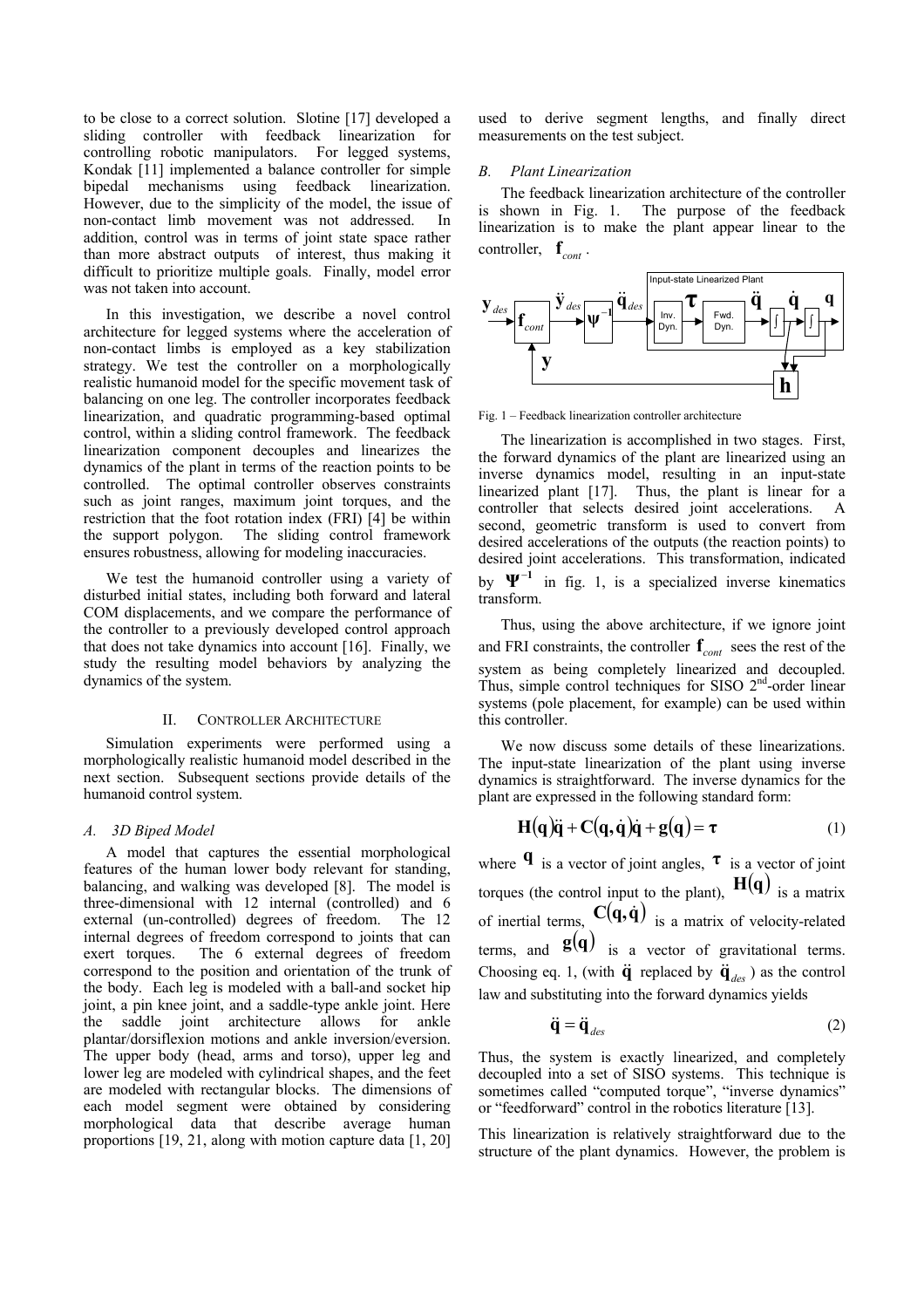not solved, because the goal is not specifically to control plant state, but rather, to control outputs derived from plant state. These outputs (COM, for example) are nonlinear functions of plant state, so a further transformation (indicated by  $\Psi^{-1}$  in fig. 1) is needed.

The plant outputs (desired positions and orientations of reaction points) are given by

$$
y = h(q) \tag{3}
$$

where **h** is a forward kinematic transformation. Taking partial derivatives yields, for each output  $y_i$ 

$$
\dot{\mathcal{Y}}_i = \frac{\partial h_i}{\partial (\mathbf{q})} \dot{\mathbf{q}} = \sum_{j=1}^{12} \frac{\partial h_i}{\partial q_j} \dot{q}_j
$$
(4)

where *j* indicates the joint. Differentiating this again yields

$$
\ddot{y}_i = \sum_{j=1}^{12} \left( \frac{\partial h_i}{\partial q_j} \ddot{q}_j + \frac{\partial^2 h_i}{\partial q_j^2} \dot{q}_j^2 + \sum_{k=j+1}^{12} 2 \frac{\partial^2 h_i}{\partial q_j \partial q_k} \dot{q}_j \dot{q}_k \right)
$$
(5)

It is useful, at this point, to use spatial notation [3] to represent spatial accelerations of reaction points. With this notation, the spatial acceleration of link i of an articulated mechanism is formulated as

$$
\hat{\mathbf{a}}_n = \sum_{i=1}^n \hat{\mathbf{s}}_i \ddot{q}_i + \sum_{i=2}^n \left[ \sum_{j=1}^{i-1} \hat{\mathbf{s}}_j \dot{q}_j \right] \hat{\times} \hat{\mathbf{s}}_i \dot{q}_i \tag{6}
$$

where  $\hat{\mathbf{a}}_i$  is the spatial acceleration vector, and  $\hat{\mathbf{s}}_i$  is the Jacobian column for joint i. All of these vectors are in global coordinates. The vector  $\hat{\mathbf{s}}_i$  is the local axis vector,  $\hat{\textbf{s}}_i'$ , for joint i transformed to global coordinates using the spatial transformation matrix  $\delta_{ij} \hat{\mathbf{X}}_i$ :

$$
\hat{\mathbf{s}}_i =_0 \hat{\mathbf{X}}_i \hat{\mathbf{s}}_i' \tag{7}
$$

Note the similarity between eqs. 5 and 6. For any particular state of the mechanism, eq. 6 is a linear equation of the form

$$
\hat{\mathbf{a}}_n = \mathbf{\Psi}\ddot{\mathbf{q}} + \mathbf{\Psi}_{const} \tag{8}
$$

where  $\Psi$  is the reaction point Jacobian

$$
\mathbf{\Psi} = \begin{bmatrix} \hat{\mathbf{s}}_1 & \hat{\mathbf{s}}_2 & \dots & \hat{\mathbf{s}}_n \end{bmatrix}
$$
 (9)

and

$$
\mathbf{\Psi}_{const} = \sum_{i=2}^{n} \left[ \sum_{j=1}^{i-1} \hat{\mathbf{s}}_{j} \dot{q}_{j} \right] \hat{\times} \hat{\mathbf{s}}_{i} \dot{q}_{i} \tag{10}
$$

Thus, eq. 8 provides the linear relation between joint and reaction point accelerations required for the controller architecture shown in Fig. 1.

There is one additional complexity. The angular acceleration given as part of the spatial acceleration vector in eq. 8 is an angular acceleration vector. This is suitable for situations where the desired angular velocity of the reaction point is specified using such a vector. Normally, however, this is not the case; desired angular acceleration is specified in terms of second derivatives of roll, pitch, and yaw angles (a.k.a. Euler angles).

To convert to this form, consider first the angular velocity vector **ω** . This is related to first derivatives of roll, pitch, and yaw by

$$
\mathbf{\omega} = \begin{bmatrix} c_{\alpha} & -s_{\alpha}c_{\gamma} & 0 \\ s_{\alpha} & c_{\alpha}c_{\gamma} & 0 \\ 0 & s_{\alpha} & 1 \end{bmatrix} \begin{bmatrix} \dot{\gamma} \\ \dot{\beta} \\ \dot{\alpha} \end{bmatrix}
$$
(11)

where  $\alpha$  is a rotation (of the reaction point) about the z (yaw) axis,  $\beta$  is a rotation about the y (pitch) axis, and  $\gamma$ is a rotation about the x (roll) axis. The rotation convention used is rotation of  $\beta$  about the global (fixed) y axis, followed by rotation of  $\gamma$  about the global x axis, followed by rotation of  $\alpha$  about the global z axis [4]. Using eq. 11 and taking partial derivatives yields

$$
\dot{\mathbf{\omega}} = \mathbf{\varphi} + \begin{bmatrix} c_{\alpha} & -s_{\alpha}c_{\gamma} & 0 \\ s_{\alpha} & c_{\alpha}c_{\gamma} & 0 \\ 0 & s_{\alpha} & 1 \end{bmatrix} \begin{bmatrix} \ddot{\gamma} \\ \ddot{\beta} \\ \ddot{\alpha} \end{bmatrix}
$$
(12)

where

$$
\mathbf{\varphi} = \begin{bmatrix} (-s_{\alpha}\dot{\gamma} - c_{\alpha}c_{\gamma}\dot{\beta})\dot{\alpha} + (s_{\alpha}s_{\gamma}\dot{\beta})\dot{\gamma} \\ (c_{\alpha}\dot{\gamma} - s_{\alpha}c_{\gamma}\dot{\beta})\dot{\alpha} + (-c_{\alpha}s_{\gamma}\dot{\beta})\dot{\gamma} \\ (c_{\gamma}\dot{\beta})\dot{\gamma} \end{bmatrix}
$$
(13)

Note that for a particular system state, eq. 12 gives a linear relation between the angular acceleration vector, and the vector of second derivatives of Euler angles.

Eq. 8 can be used to find the spatial acceleration of any reaction point. If we choose the COM of each link in the mechanism as a reaction point, then the acceleration of the system COM, in the x, y, and z directions, is given by

$$
\frac{d^2 COM}{dt^2} = \frac{1}{m_{tot}} \sum_{i=1}^{7} m_i \frac{d^2 COM}{dt^2}
$$
 (14)

For the experiments described here, the following 12 values were chosen as the outputs to be controlled (the elements of **y** in fig. 1): x and y COM position, body z position, body roll, pitch, and yaw angle, swing foot x, y, and z position, and swing foot roll, pitch, and yaw. These outputs were controlled using simple PD control laws in  $f_{\text{cont}}$ , with feedback gains manually tuned.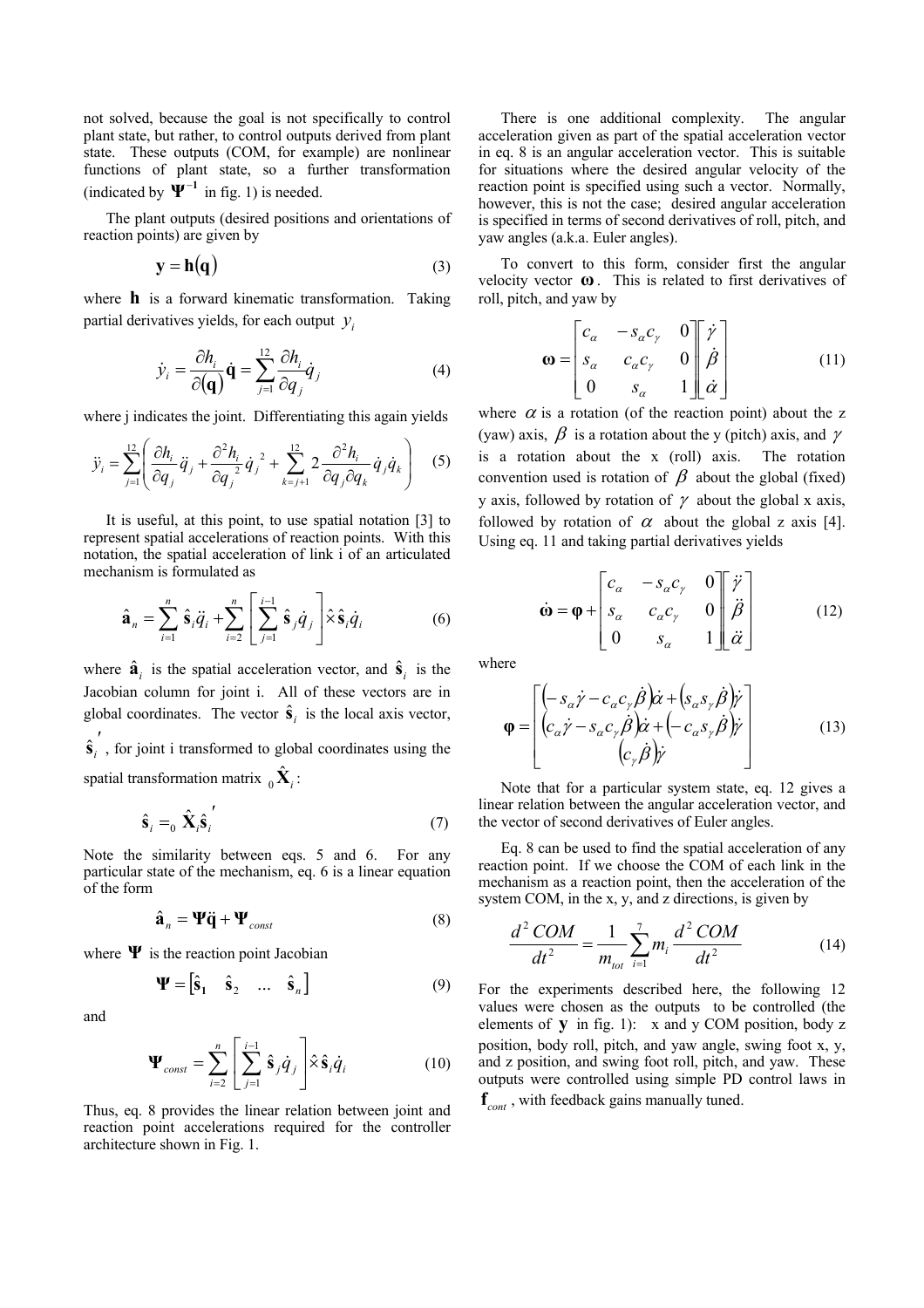#### *C. Multivariable Optimal Controller*

Using the linearization techniques described in the previous section, the system appears to be completely linearized and decoupled to the controller  $f_{cont}$  in fig. 1, but only if there are no constraints. Unfortunately, there are bounds on plant inputs due to saturation limits, and this complicates the problem. If the controller does not take these bounds into consideration, it could generate values to satisfy  $\ddot{y}_{des}$  that cause the bounds to be violated. For example, if the controller does not take into account the fact that the foot support polygon is of finite size, it might generate ankle torques that are too large, and that cause the foot to roll. The controller may be unable to satisfy the desired input while maintaining constraints. To avoid this type of infeasibility, slack variables are introduced for each element of  $\ddot{y}_{des}$ , so that the new controller output is

$$
\ddot{\mathbf{y}}_{des} = \ddot{\mathbf{y}}_{cont out} + \ddot{\mathbf{y}}_{slack}
$$
 (15)

This provides flexibility in that  $\ddot{y}_{des}$  conforms to the controller's linear PD control law (without regard to the actuation bounds), while  $\ddot{y}_{cont}$   $_{out}$ , the true output of the controller, does obey actuation bounds. The goal of the overall control system is then to minimize  $\ddot{y}_{slack}$ , taking into account the relative importance of each output. Thus, it is important to decide which outputs are the "important" ones, and therefore need to be controlled most closely. The goal for the overall control system is then to make the slack variables be 0 for the important outputs, and relatively small for the others.

The question now is how to formulate an optimization problem that minimizes the slack variables and obeys the actuation constraints. There are three types of constraints: 1) constraints on joint angle positions, 2) constraints on joint torques, and 3) constraints that keep the FRI within the support polygon. The FRI is the point on the foot/ground contact surface where the net ground reaction force would have to act to keep the foot stationary [4]. When in a single-support stance, if the FRI is outside the bounds of the actual support polygon, the support foot will begin to roll. Thus, keeping the FRI within these bounds amounts to limiting ankle torques of the stance leg so that the stance foot does not roll. The FRI is given by

$$
FRI_x = \frac{\sum_{i=2}^{7} m_i R P x_i (R P \ddot{z}_i + g) - \sum_{i=2}^{7} m_i R P z_i R P \ddot{x}_i - \sum_{i=2}^{7} H \dot{y}_i}{\sum_{i=2}^{7} m_i (R P \ddot{z}_i + g)}
$$
(16)

$$
FRI_y = \frac{\sum_{i=2}^{7} m_i R P y_i (R P \ddot{z}_i + g) - \sum_{i=2}^{7} m_i R P z_i R P \ddot{y}_i + \sum_{i=2}^{7} H \dot{x}_i}{\sum_{i=2}^{7} m_i (R P \ddot{z}_i + g)}
$$

 $\dot{H}_{Gi} = I_{Gi} \dot{\omega}_i$ 

where  $\dot{\omega}_i$  is the angular acceleration vector of link i, in global coordinates.

Fortunately, all bounds can be expressed using linear inequality constraints. Since the equality constraints used for the linearization described in the previous section are all linear, it is possible to formulate the optimization problem as a quadratic program. The variables (columns) of this formulation are as follows: variables),  $\ddot{\mathbf{y}}_{cont\_out}$  (the specified acceleration output by the controller to the linearized plant),  $\ddot{\mathbf{q}}_{des}$  (the joint accelerations), **RP** $\ddot{x}$ , **RP** $\ddot{y}$ , **RP** $\ddot{z}$  (the COM reaction point x, y, and z accelerations for each link),  $\dot{\mathbf{\omega}}_x$  and  $\dot{\mathbf{\omega}}_y$ (the x and y components of angular acceleration of each link), and  $\tau$  (the joint torques). Linear equality constraints of the quadratic programming formulation are as follows. Eq. 15 relates  $\ddot{\mathbf{y}}_{slack}$  and  $\ddot{\mathbf{y}}_{cont}$  *out* through  $\ddot{\mathbf{y}}_{des}$ , which is determined, outside the quadratic programming optimization, based on simple PD control laws that take **y**  $\dot{y}_{\text{slack}}$  (the slack and  $\mathbf{y}_{des}$  as input. Eqs. 8 and 12 relate  $\ddot{\mathbf{q}}_{des}$  to  $\ddot{\mathbf{y}}_{cont}$  out out and to  $\bf RP\ddot{x}$ ,  $\bf RP\ddot{y}$ ,  $\bf RP\ddot{z}$ ,  $\dot{\omega}_x$ , and  $\dot{\omega}_y$ . Eq. 1 relates  $\ddot{\mathbf{q}}_{des}$  to **τ**.

Linear in-equality constraints of the formulation represent the bounds on joint angle positions, joint torques, and FRI. Bounds on FRI are represented using eq. 16. Bounds on joint torques are represented simply as bounds on the  $\tau$  variables in the quadratic program. Bounds on joint angle position are translated to bounds on joint angular accelerations which are set as bounds on the  $\ddot{\mathbf{q}}_{des}$ variables.

A quadratic cost function is used with costs assigned to the slack variables and also the joint torques. Slack costs for "important" outputs are higher than for the other outputs. In these experiments, the important outputs are COMx and COMy. These outputs also have correspondingly higher PD gains.

#### *D. Sliding Control Framework*

Feedback linearization is a powerful technique, but it can be insufficient for real plants because it assumes a perfect plant model. The sliding control algorithm [17] addresses this problem using a two-part structure. The first part is the nominal part; it assumes the model is perfect, and issues control commands using a feedback linearization based on this model. The second part contains additional corrective control terms that compensate for model inaccuracy.

For this problem, the nominal or feed-forward control input to the plant is  $\tau$ , the joint torque vector output by the inverse dynamics block in Fig. 1. The corrective control terms are feedback torques,  $\tau_{fb}$ , which are combined with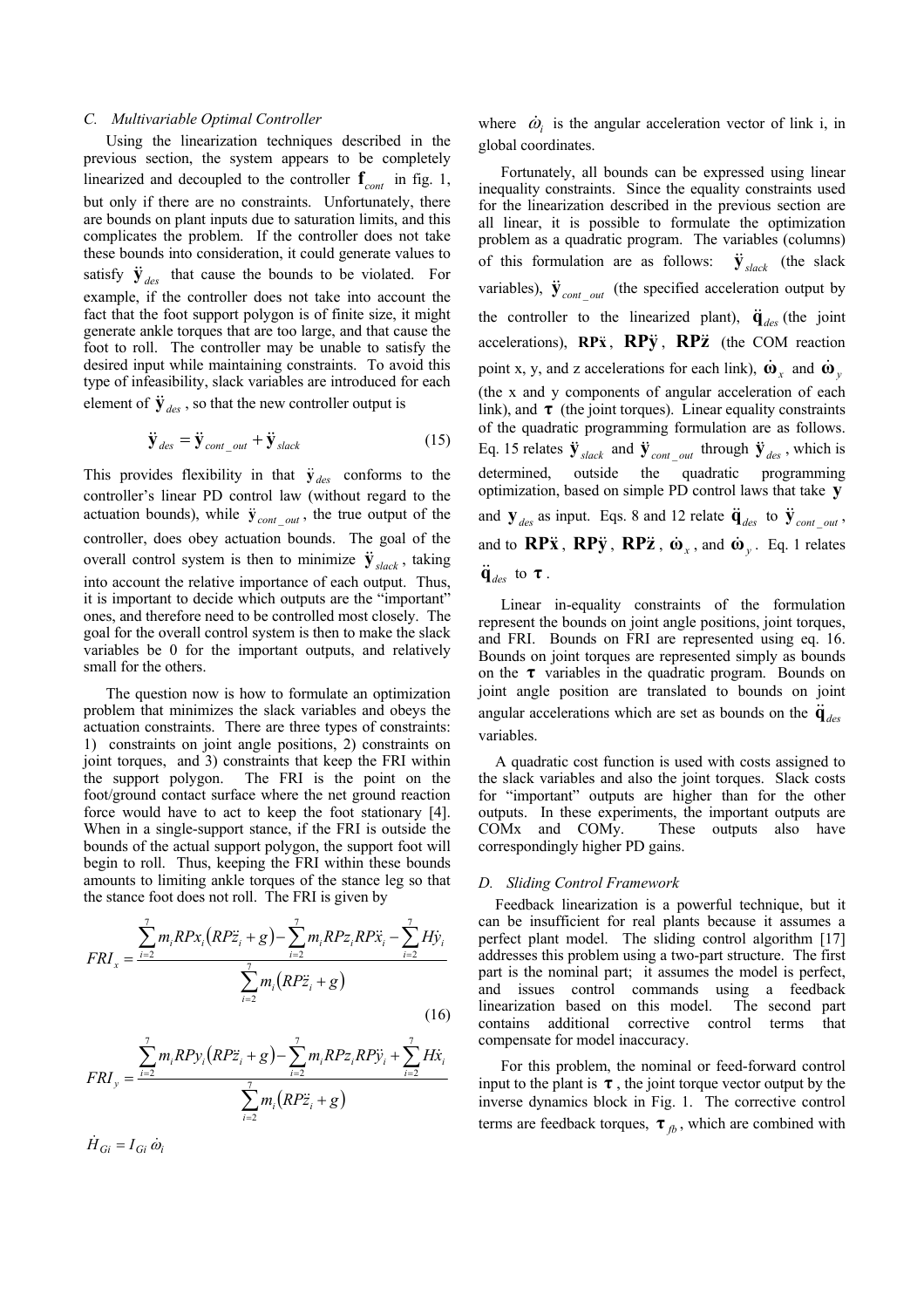the feed-forward torques to get the new, combined plant input torque  $\tau_{\text{plant}}$ .

$$
\boldsymbol{\tau}_{\text{plant}} = \boldsymbol{\tau} + \boldsymbol{\tau}_{\text{fb}} \tag{17}
$$

Note that the corrective control terms must be applied directly to the torques, the actual inputs to the plant. Thus, these terms bypass the kinematic and inverse dynamics models , and any associated inaccuracies in these models (see Fig. 1). For this study, the inverse dynamics block in Fig. 1 used a slightly simplified model compared with the one used in the forward dynamics plant simulation, so some model inaccuracies were introduced, just as would be the case with an actual plant. The corrective terms are of the form

$$
\boldsymbol{\tau}_{fb} = -\lambda \dot{\vec{q}} - \mathbf{k} \text{ sgn}(\mathbf{s}) \tag{18}
$$

where  $\tilde{q}$  is the tracking error, defined as the difference between the actual and nominal joint angles

$$
\widetilde{\mathbf{q}} = \mathbf{q} - \mathbf{q}_{\text{nom}} \tag{19}
$$

and  $\mathbf{q}_{nom}$  is computed by integrating  $\ddot{\mathbf{q}}_{des}$  in Fig. 1. The constants in the diagonal matrix **λ** control convergence while on the sliding surface. The vector**s** is the distance from the sliding surface, defined as

$$
\mathbf{s} = \dot{\tilde{\mathbf{q}}} + \lambda \tilde{\mathbf{q}} \tag{20}
$$

The constants in the diagonal matrix **k** are made large enough to account for model uncertainty [17].

# *E. Static Jacobian Controller for Comparison*

In order to compare performance of the controller with that of previous approaches, a second controller, based on static Jacobian linearizations [15, 16] was implemented. This controller had the same outputs as the new one, and setpoints and PD gains for each output were specified in the same way. A wide range of gain combinations was explored by manual tuning to optimize performance. For example, proportional (spring) gain for lateral components of COM ranged from 100 to 1000 N/m. Damping gains ranged from 0.1 to 1 times the proportional gains.

#### III. RESULTS

A series of tests was performed with initial conditions such that the ground projection of the COM was outside the support polygon, and all velocities were set to zero. For such initial conditions, the COM cannot be stabilized by stance ankle torques alone without the foot rolling and the model going unstable. Simple reference trajectories consisting of single, time invariant setpoints were selected for the controller. These setpoints specified the desired equilibrium positions and velocities of the model's COM and swing leg foot. Because the desired final equilibrium posture was to stand on one leg assuming a static pose, all setpoint velocities were set to zero.

Fig. 2 shows the system's recovery from an initial displacement in the lateral (positive y) direction.. From the model's perspective, the left most edge of the foot support polygon is at 0.05m. As is shown in Fig. 2B, the FRI remains within the foot support polygon, while the laterally displaced COM position begins outside the stance foot, but is brought quickly to zero by the controller. Fig. 2C shows the desired, actual, and slack values for the lateral COM acceleration. Note how the slack goes to zero quickly, due to its high penalty. Fig. 2D shows the roll angle of the body. Because roll angle is less tightly controlled, the angle converges, but more slowly than the lateral COM position.

Fig. 3 shows the system's recovery from a forward initial displacement. The front most edge of the foot support polygon is at 0.22 m. As is shown in Fig. 3B, the FRI remains within the foot support polygon, while the forward COM position begins outside the foot, but is brought quickly to zero by the controller. Fig. 3C shows the desired, actual, and slack values for forward COM acceleration. Note how the slack goes to zero quickly, due to its high penalty. Fig. 3D shows the pitch angle of the body. Pitch converges, but more slowly than forward COM position because it is less tightly controlled.

Fig. 4 shows the system's recovery from a combined forward and lateral displacement, and Fig. 5 compares the performance of the sliding controller with that of a simpler controller that uses a static Jacobian linearization. As is shown in Fig. 5, the static Jacobian controller fails to stabilize the model from the same initial conditions outlined in Fig. 4; the forward COM output becomes unstable, and the model falls down.

# IV. DISCUSSION

In this paper, we present a controller that employs acceleration of non-contact limbs and stance leg ankle torques as key stabilization strategies. The controller incorporates feedback linearization, and quadratic incorporates feedback linearization, and programming-based optimal control, within a sliding control framework. The feedback linearization component decouples and linearizes the plant dynamics, the optimal controller ensures that important constraints are observed, and the sliding control framework ensures robustness, allowing for modeling inaccuracies.

The results show that the controller makes appropriate use of non-contact limbs and stance leg ankle torques to stabilize the system. The non-contact limbs are used in two ways: to shift the FRI, and to shift the COM. Consider, for example, the numerical simulation experiment shown in Fig. 2. From the model's perspective, the model stands on its left foot, leaning to the left (positive y direction). If the controller were to take no action, it would tip further to the left and fall down. Due to the action of the controller, the upper body leans further to the left, and the swing leg swings out to the right. Both of these actions correspond, initially, to a negative angular acceleration about the x axis.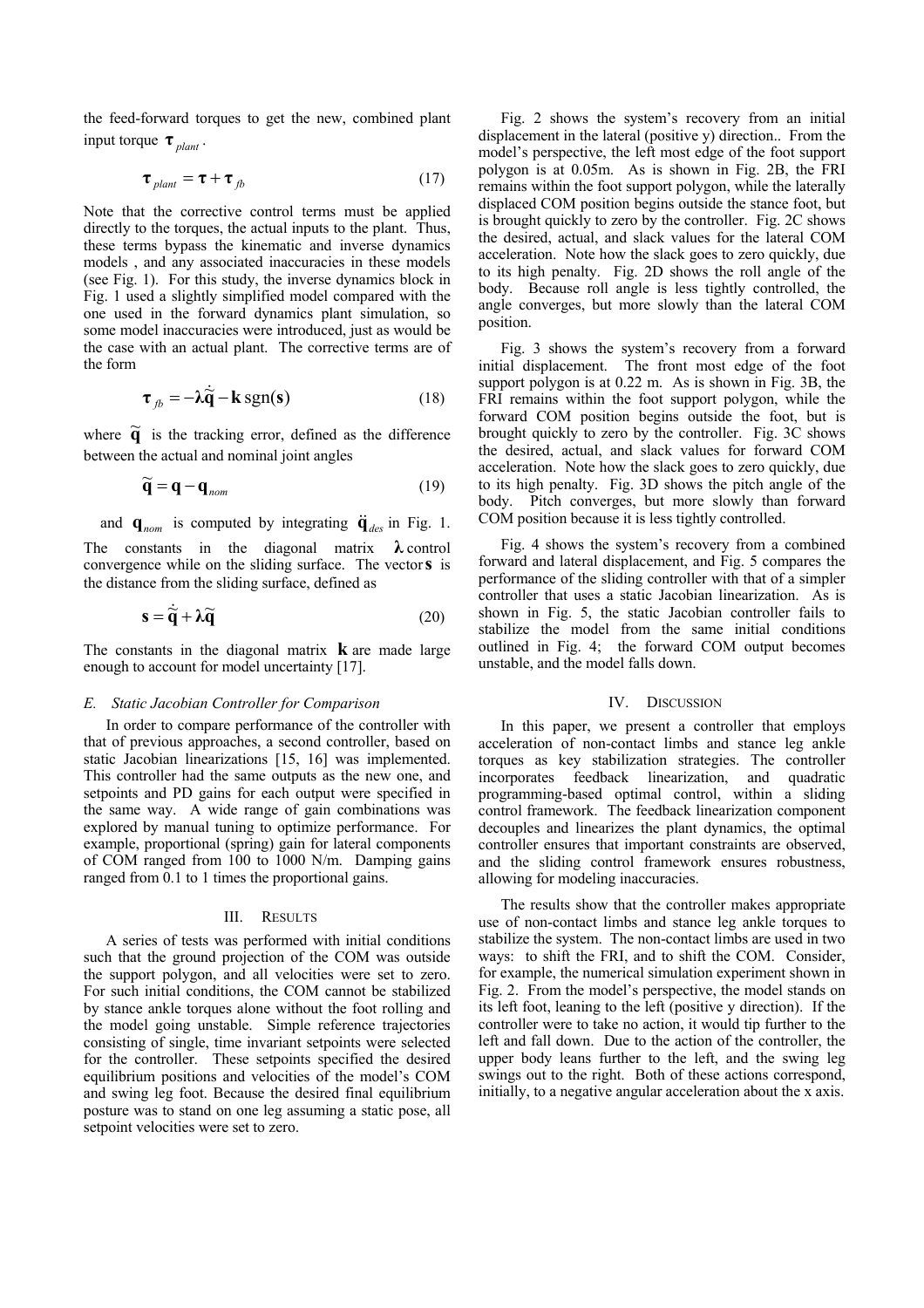

Fig. 2: Lateral disturbance recovery. In 2A, several frames of the model are shown, starting from the maximally displaced COM posture (left most image) to the final static equilibrium posture (right most image). From the perpective of the model, the right leg is the swing leg and the left the stance leg. In 2B, the lateral direction COM (dotted line) and the FRI (solid line) are plotted versus time. In 2C, the desired COM acceleration (solid line), the actual COM acceleration (heavy dashed line), and the slack value (dotted line) are plotted, showing the stabilization of the model's COM. Finally in 2D body roll is plotted, showing the corrective measures taken by the controller.



Fig. 3: Forward disturbance recovery. In 3A, several frames of the model are shown, starting from the maximally displaced COM posture (left most image) to the final static equilibrium posture (right most image). From the perspective of the model, the right leg is the swing leg, left is stance leg. In 3B, the forward direction COM (dotted line) and the FRI (solid line) are plotted. In 3C, the desired COM acceleration (solid line), the actual COM acceleration (heavy dashed line), and the slack value (dotted line) are plotted, showing the stabilization of the model's COM. Finally, in 2D, body pitch is plotted.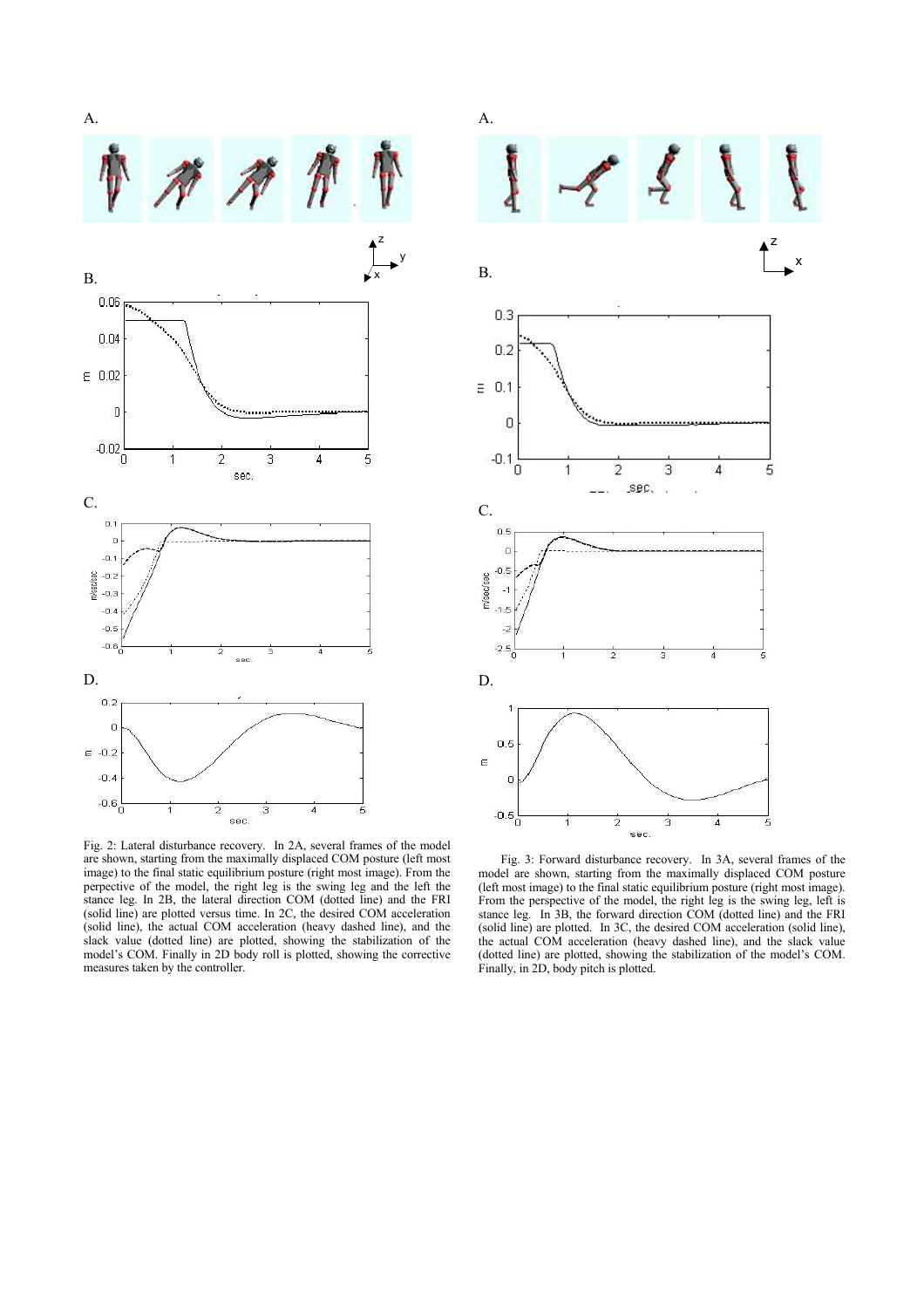

Fig. 4: Forward and lateral disturbance recovery. In 4A, several frames of the model are shown, starting from the maximally displaced COM posture (left most image) to the equilibrium posture. In 4B, the forward direction COM (dotted line) and the FRI (solid line) are plotted. 4C shows lateral COM and FRI.



Fig. 5: Forward and lateral disturbance recovery. Trajectory for forward COM using controller based on static Jacobian linearization (solid line), and using controller described here (dotted line). Initial conditions are the same as those in Fig. 4.

From equation (16), it is easy to see that this negative angular acceleration about the x axis allows a linear acceleration of the COM to the right (in the negative y direction) while not requiring the FRI to shift further to the left (positive y direction). This is important since, as shown in Fig. 2, the FRI begins up against the left-most edge of the foot support polygon. As the COM approaches the desired position, the FRI moves away from the edge and towards the center of the foot support polygon. At this point, the swing leg and body are able to return to their nominal neutral positions.

The lateral acceleration of the swing leg to the right (negative y direction) is also beneficial in that it moves part of the model's mass to the right, and so, helps move the COM in the right direction. The net effect of the swing leg and body movements is an overall angular acceleration at the ankle joint that, together with the action of the stance ankle torque, moves the COM back to the center of the foot support polygon.

The extreme case of non-contact limb movement occurs when the support polygon becomes very small, as is the case for a tight-rope walker. A tight-rope walker's support polygon is very narrow, and therefore, little stance ankle torque can be exerted. Lateral forces by the foot against the tight-rope move the COM, but also create torques of the COM about the contact point. This must be countered by spin angular accelerations (angular accelerations about the COM), so that overall angular momentum is conserved. The spin angular accelerations are generated by movement of the non-contact limbs. Thus, a tight-rope walker extends his arms, and moves his arms, body, and non-contact leg to generate appropriate spin angular accelerations.

An important feature of the controller is that the coordinated behavior of the stance leg and non-contact limbs is not controlled explicitly, but rather, emerges indirectly from a high-level specification of desired behavior. This specification is given in terms of setpoints and PD gains for the COM, body orientation, and swing leg control outputs, in terms of constraints such as the one on the FRI (equation 16), and in terms of penalties for slacks and torques in the optimization cost function.

Another important feature of the controller is that, due to its extended range of operation, it can reject significant disturbances more easily than simpler controllers (as shown in Fig. 5). This feature also means that reference trajectories for the new controller need not be as detailed as those for simpler controllers. The reference "trajectories" for the tests of Figs. 2 through 5 were single, time invariant setpoints for COM, body orientation, and swing leg outputs. Simpler controllers require more detailed reference trajectories, with more waypoints as a function of time. For example, the static Jacobian controller that failed in the test of Fig. 5 could be made to work for this case if more detailed reference trajectories for stance leg, swing leg, and body were provided. However, this level of detail puts significant computational burden on the motion planning component of an integrated motion planning and control system. The motion planner has to be executed more frequently, when there are disturbances, and it must produce more detailed reference trajectories.

Detailed evaluation of the sliding control framework's ability to handle model uncertainty was beyond the scope of this investigation. We plan to perform such an evaluation by testing the algorithm on simulations where model errors are introduced, and on actual robots.